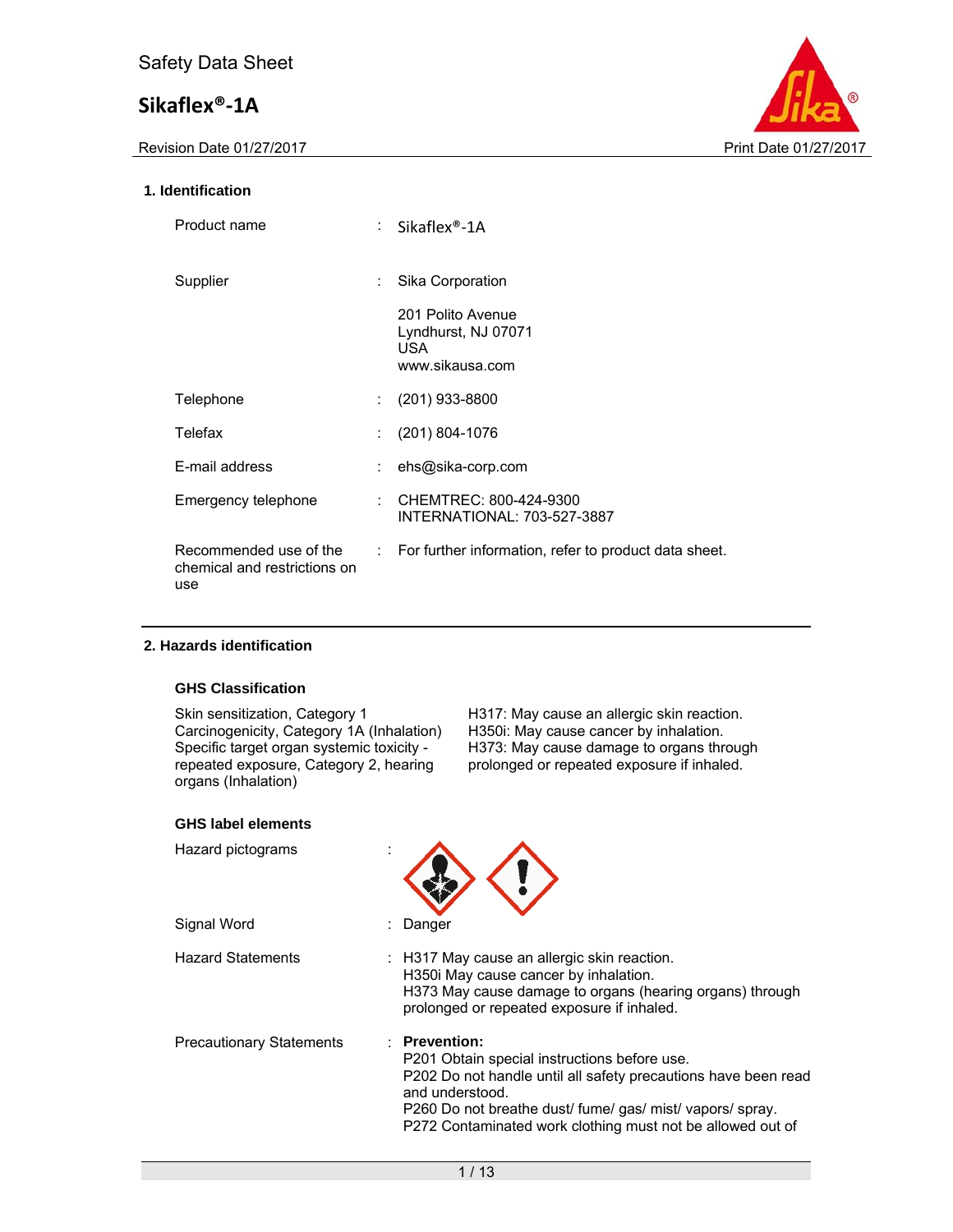Revision Date 01/27/2017 **Print Date 01/27/2017** Print Date 01/27/2017



|         | the workplace.<br>P280 Wear protective gloves.<br>P281 Use personal protective equipment as required.<br>Response:<br>P302 + P352 IF ON SKIN: Wash with plenty of soap and water.<br>P308 + P313 IF exposed or concerned: Get medical advice/<br>attention.<br>P333 + P313 If skin irritation or rash occurs: Get medical<br>advice/attention.<br>P363 Wash contaminated clothing before reuse.<br>Storage:<br>P405 Store locked up.<br>Disposal:<br>P501 Dispose of contents/ container to an approved waste<br>disposal plant. |
|---------|----------------------------------------------------------------------------------------------------------------------------------------------------------------------------------------------------------------------------------------------------------------------------------------------------------------------------------------------------------------------------------------------------------------------------------------------------------------------------------------------------------------------------------|
| Warning | : Reports have associated repeated and prolonged exposure to<br>some of the chemicals in this product with permanent<br>brain, liver, kidney and nervous system damage. Intentional<br>misuse by deliberate concentration and inhalation of vapors<br>may be harmful or fatal.                                                                                                                                                                                                                                                   |

See Section 11 for more detailed information on health effects and symptoms. There are no hazards not otherwise classified that have been identified during the classification process.

There are no ingredients with unknown acute toxicity used in a mixture at a concentration >= 1%.

#### **3. Composition/information on ingredients**

#### **Hazardous ingredients**

| Chemical name           | CAS-No.    | Concentration (%) |
|-------------------------|------------|-------------------|
| xylene                  | 1330-20-7  | $\ge$ = 2 - < 5 % |
| ethylbenzene            | 100-41-4   | $< 1\%$           |
| l Quartz (SiO2) <5um    | 14808-60-7 | $< 1\%$           |
| aromatic polyisocyanate | 53317-61-6 | $< 1\%$           |

There are no additional ingredients present which, within the current knowledge of the supplier and in the concentrations applicable, are classified as hazardous to health or the environment and hence require reporting in this section.

### **4. First aid measures**

| If inhaled              | $\therefore$ Move to fresh air.<br>Consult a physician after significant exposure.                                                           |
|-------------------------|----------------------------------------------------------------------------------------------------------------------------------------------|
| In case of skin contact | : Take off contaminated clothing and shoes immediately.<br>Wash off with soap and plenty of water.<br>If symptoms persist, call a physician. |
| In case of eye contact  | : Remove contact lenses.<br>Keep eye wide open while rinsing.                                                                                |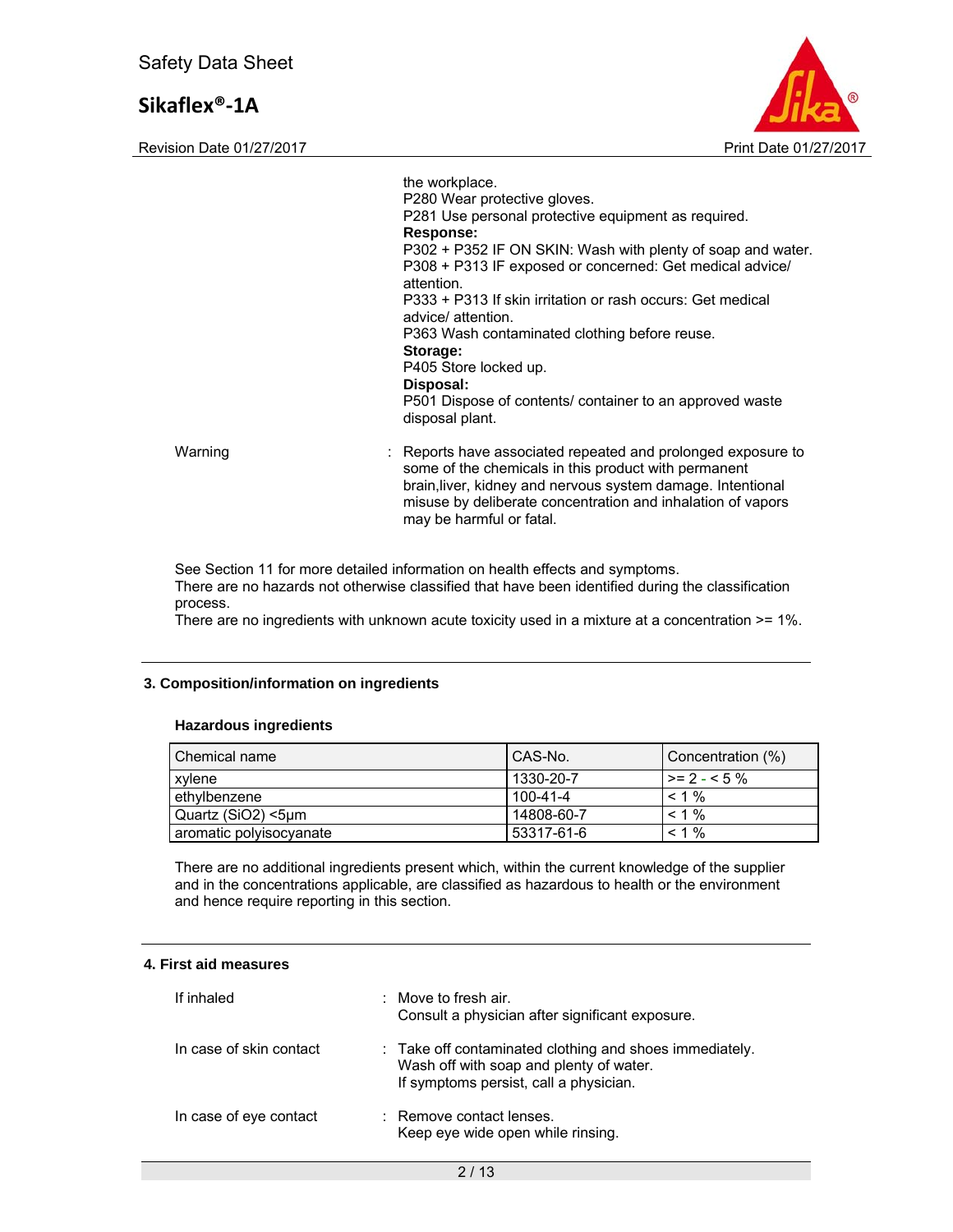Revision Date 01/27/2017 **Print Date 01/27/2017** 

|                                                        | If eye irritation persists, consult a specialist.                                                                                                                                                                                                   |
|--------------------------------------------------------|-----------------------------------------------------------------------------------------------------------------------------------------------------------------------------------------------------------------------------------------------------|
| If swallowed                                           | : Clean mouth with water and drink afterwards plenty of water.<br>Do not induce vomiting without medical advice.<br>Do not give milk or alcoholic beverages.<br>Never give anything by mouth to an unconscious person.<br>Obtain medical attention. |
| Most important symptoms<br>and effects, both acute and | : sensitizing effects<br>carcinogenic effects                                                                                                                                                                                                       |
| delayed                                                | Allergic reactions<br>See Section 11 for more detailed information on health effects<br>and symptoms.                                                                                                                                               |
|                                                        | May cause an allergic skin reaction.<br>May cause cancer by inhalation.<br>May cause damage to organs through prolonged or repeated<br>exposure if inhaled.                                                                                         |
| Protection of first-aiders                             | : Move out of dangerous area.<br>Consult a physician.<br>Show this material safety data sheet to the doctor in<br>attendance.                                                                                                                       |
| Notes to physician                                     | : Treat symptomatically.                                                                                                                                                                                                                            |

| Suitable extinguishing media                      | : Use extinguishing measures that are appropriate to local<br>circumstances and the surrounding environment.                                                                                                                    |
|---------------------------------------------------|---------------------------------------------------------------------------------------------------------------------------------------------------------------------------------------------------------------------------------|
| Specific extinguishing<br>methods                 | : Collect contaminated fire extinguishing water separately. This<br>must not be discharged into drains.<br>Fire residues and contaminated fire extinguishing water must<br>be disposed of in accordance with local regulations. |
| Special protective equipment<br>for fire-fighters | : In the event of fire, wear self-contained breathing apparatus.                                                                                                                                                                |

## **6. Accidental release measures**

| Personal precautions,<br>protective equipment and<br>emergency procedures | : Use personal protective equipment.<br>Deny access to unprotected persons.                                                                                                                                                                     |  |
|---------------------------------------------------------------------------|-------------------------------------------------------------------------------------------------------------------------------------------------------------------------------------------------------------------------------------------------|--|
| Environmental precautions                                                 | : Do not flush into surface water or sanitary sewer system.<br>If the product contaminates rivers and lakes or drains inform<br>respective authorities.<br>Local authorities should be advised if significant spillages<br>cannot be contained. |  |
| Methods and materials for<br>containment and cleaning up                  | : Soak up with inert absorbent material (e.g. sand, silica gel,<br>acid binder, universal binder, sawdust).<br>Keep in suitable, closed containers for disposal.                                                                                |  |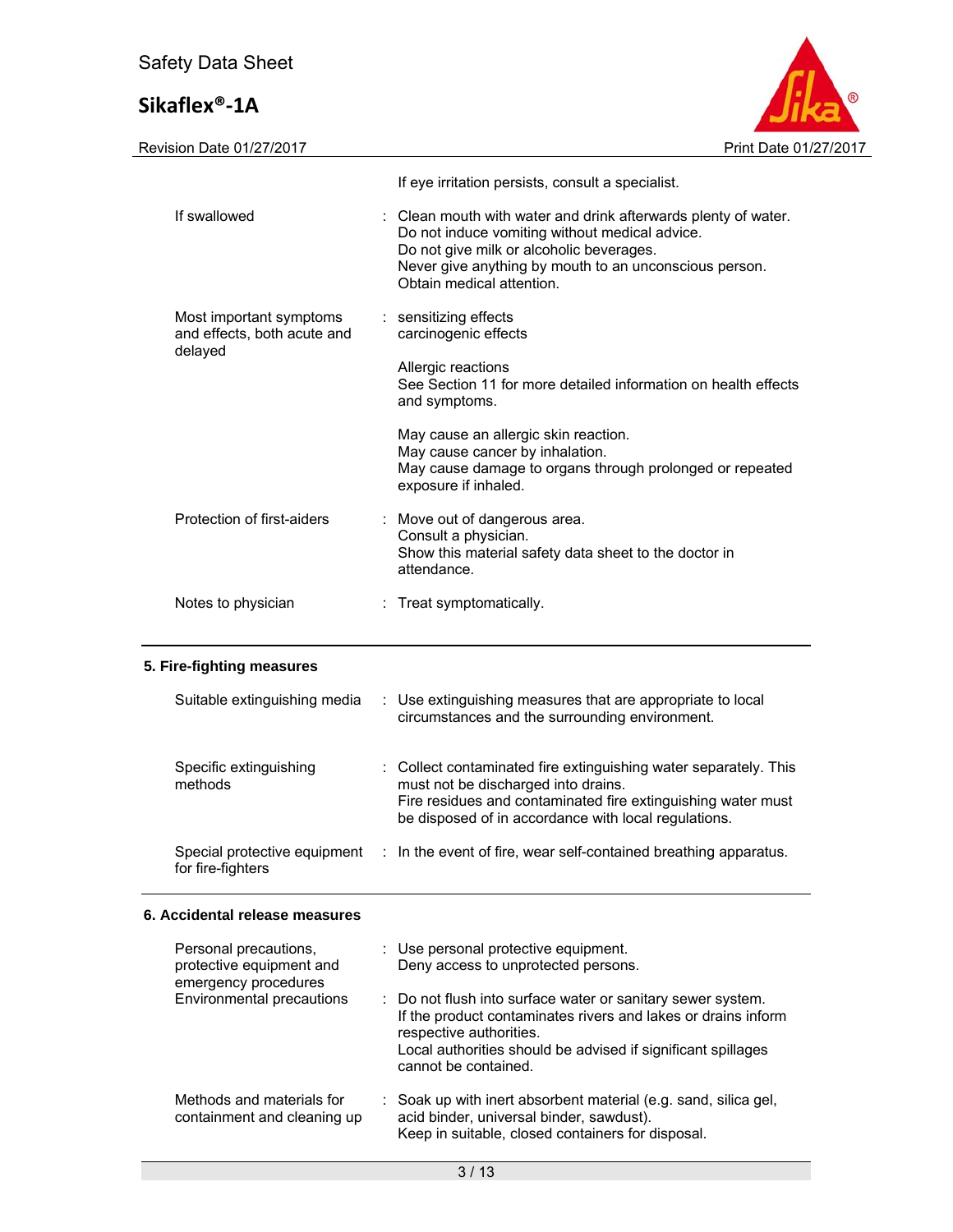Revision Date 01/27/2017 **Print Date 01/27/2017** Print Date 01/27/2017



## **7. Handling and storage**  Advice on safe handling : Avoid exceeding the given occupational exposure limits (see section 8). Do not get in eyes, on skin, or on clothing. For personal protection see section 8. Persons with a history of skin sensitization problems or asthma, allergies, chronic or recurrent respiratory disease should not be employed in any process in which this mixture is being used. Smoking, eating and drinking should be prohibited in the application area. Follow standard hygiene measures when handling chemical products. Conditions for safe storage : Prevent unauthorized access. Store in original container. Keep container tightly closed in a dry and well-ventilated place. Observe label precautions. Store in accordance with local regulations. Materials to avoid : No data available

## **8. Exposure controls/personal protection**

| <b>Component</b> | CAS-No.        | Basis **       | Value        | Exposure limit(s)* /<br>Form of exposure |
|------------------|----------------|----------------|--------------|------------------------------------------|
| xylene           | 1330-20-7      | OSHA Z-1       | TWA          | 100 ppm<br>435 mg/m3                     |
|                  |                | OSHA P0        | <b>STEL</b>  | 150 ppm<br>655 mg/m3                     |
|                  |                | OSHA P0        | <b>TWA</b>   | 100 ppm<br>435 mg/m3                     |
|                  |                | <b>ACGIH</b>   | <b>TWA</b>   | 100 ppm                                  |
|                  |                | <b>ACGIH</b>   | <b>STEL</b>  | 150 ppm                                  |
|                  |                | <b>CAL PEL</b> | <b>STEL</b>  | 150 ppm<br>655 mg/m3                     |
|                  |                | <b>CAL PEL</b> | $\mathsf{C}$ | 300 ppm                                  |
|                  |                | <b>CAL PEL</b> | <b>PEL</b>   | 100 ppm<br>435 mg/m3                     |
| ethylbenzene     | $100 - 41 - 4$ | <b>ACGIH</b>   | <b>TWA</b>   | 20 ppm                                   |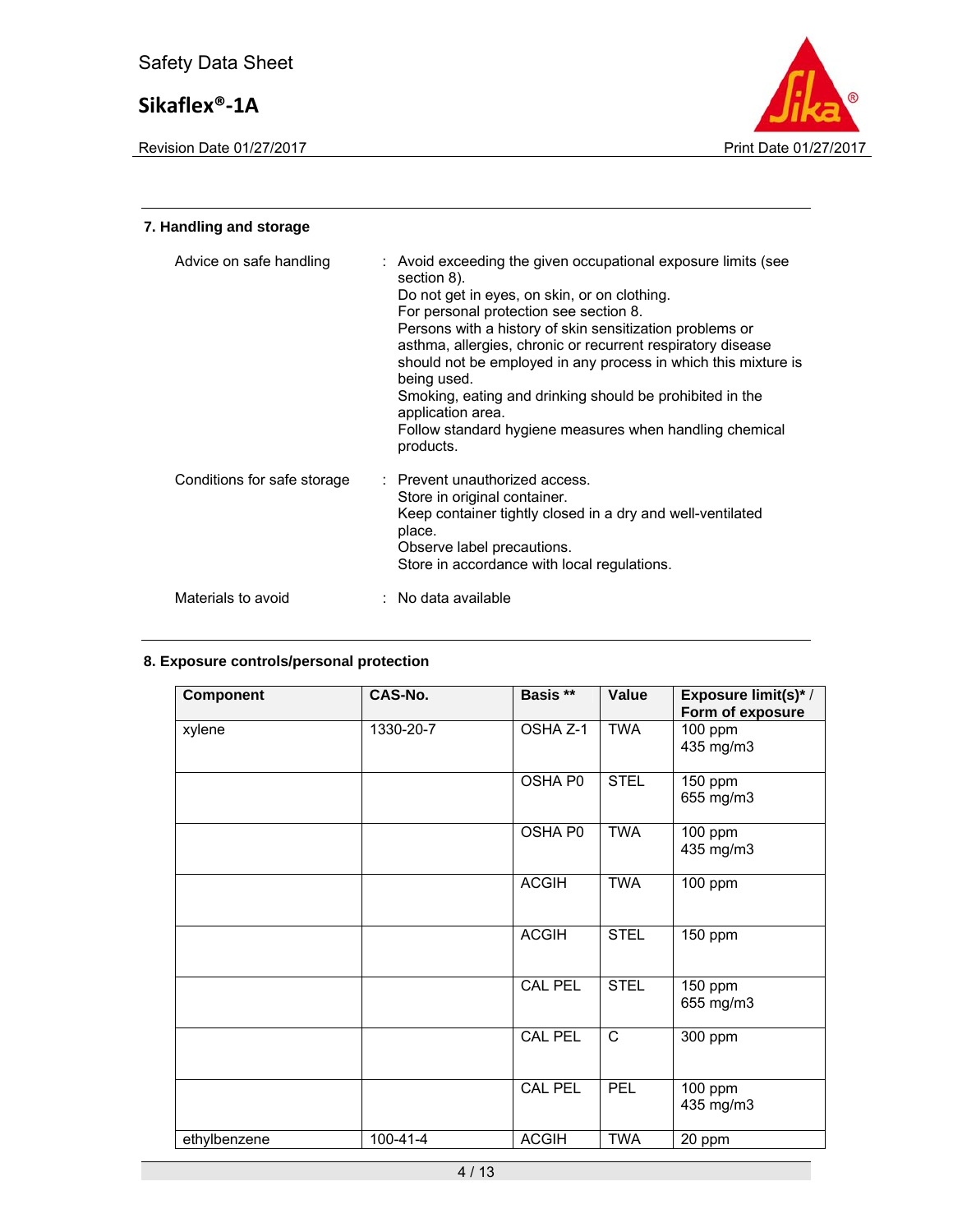

|                    |            | <b>ACGIH</b>   | <b>STEL</b> | 125 ppm                                           |
|--------------------|------------|----------------|-------------|---------------------------------------------------|
|                    |            | OSHA Z-1       | <b>TWA</b>  | 100 ppm<br>435 mg/m3                              |
|                    |            | OSHA P0        | <b>TWA</b>  | 100 ppm<br>435 mg/m3                              |
|                    |            | OSHA P0        | <b>STEL</b> | 125 ppm<br>545 mg/m3                              |
|                    |            | <b>CAL PEL</b> | <b>PEL</b>  | 5 ppm<br>22 mg/m3                                 |
|                    |            | <b>CAL PEL</b> | <b>STEL</b> | 30 ppm<br>130 mg/m3                               |
| Quartz (SiO2) <5µm | 14808-60-7 | OSHA Z-3       | <b>TWA</b>  | 30 mg/m3 /<br>$%SiO2+2$<br>total dust             |
|                    |            | OSHA Z-3       | <b>TWA</b>  | 10 mg/m3 /<br>$%SiO2+2$<br>respirable             |
|                    |            | OSHA Z-3       | <b>TWA</b>  | 250 mppcf /<br>%SiO2+5<br>respirable              |
|                    |            | OSHA P0        | <b>TWA</b>  | $0.1$ mg/m $3$<br>Respirable fraction             |
|                    |            | <b>ACGIH</b>   | <b>TWA</b>  | 0.025 mg/m3<br>Respirable fraction                |
|                    |            | <b>CAL PEL</b> | PEL         | $0.3$ mg/m $3$<br>Total dust                      |
|                    |            | <b>CAL PEL</b> | PEL         | $0.1 \text{ mg/m}$<br>respirable dust<br>fraction |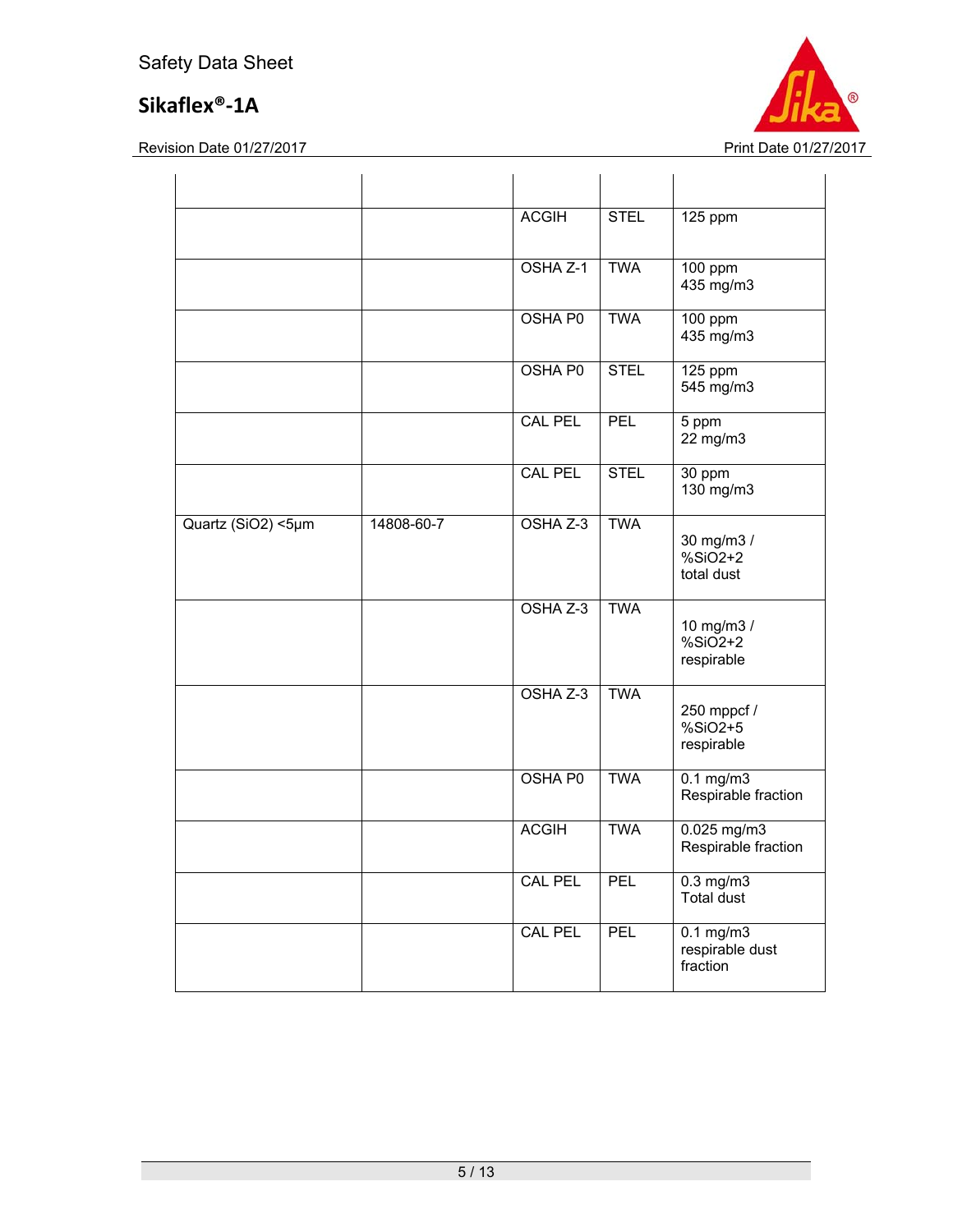Revision Date 01/27/2017 **Print Date 01/27/2017** 



\*The above mentioned values are in accordance with the legislation in effect at the date of the release of this safety data sheet.

### \*\***Basis**

ACGIH. Threshold Limit Values (TLV) OSHA P0. Table Z-1, Limit for Air Contaminat (1989 Vacated Values) OSHA P1. Permissible Exposure Limits (PEL), Table Z-1, Limit for Air Contaminant OSHA P2. Permissible Exposure Limits (PEL), Table Z-2 OSHA Z3. Table Z-3, Mineral Dust

| <b>Engineering measures</b> | : Use of adequate ventilation should be sufficient to control<br>worker exposure to airborne contaminants. If the use of this<br>product generates dust, fumes, gas, vapor or mist, use<br>process enclosures, local exhaust ventilation or other<br>engineering controls to keep worker exposure below any<br>recommended or statutory limits. |
|-----------------------------|-------------------------------------------------------------------------------------------------------------------------------------------------------------------------------------------------------------------------------------------------------------------------------------------------------------------------------------------------|
|                             |                                                                                                                                                                                                                                                                                                                                                 |

#### **Personal protective equipment**

| Respiratory protection   | : Use a properly fitted NIOSH approved air-purifying or air-fed<br>respirator complying with an approved standard if a risk<br>assessment indicates this is necessary.                                                                                                             |
|--------------------------|------------------------------------------------------------------------------------------------------------------------------------------------------------------------------------------------------------------------------------------------------------------------------------|
|                          | The filter class for the respirator must be suitable for the<br>maximum expected contaminant concentration<br>(gas/vapor/aerosol/particulates) that may arise when handling<br>the product. If this concentration is exceeded, self-contained<br>breathing apparatus must be used. |
| Hand protection          |                                                                                                                                                                                                                                                                                    |
| Remarks                  | : Chemical-resistant, impervious gloves complying with an<br>approved standard should be worn at all times when handling<br>chemical products if a risk assessment indicates this is<br>necessary.                                                                                 |
| Eye protection           | : Safety eyewear complying with an approved standard should<br>be used when a risk assessment indicates this is necessary.                                                                                                                                                         |
| Skin and body protection | : Choose body protection in relation to its type, to the<br>concentration and amount of dangerous substances, and to<br>the specific work-place.                                                                                                                                   |
| Hygiene measures         | : Avoid contact with skin, eyes and clothing.<br>Wash hands before breaks and immediately after handling the<br>product.<br>Remove contaminated clothing and protective equipment<br>before entering eating areas.<br>Wash thoroughly after handling.                              |

#### **9. Physical and chemical properties**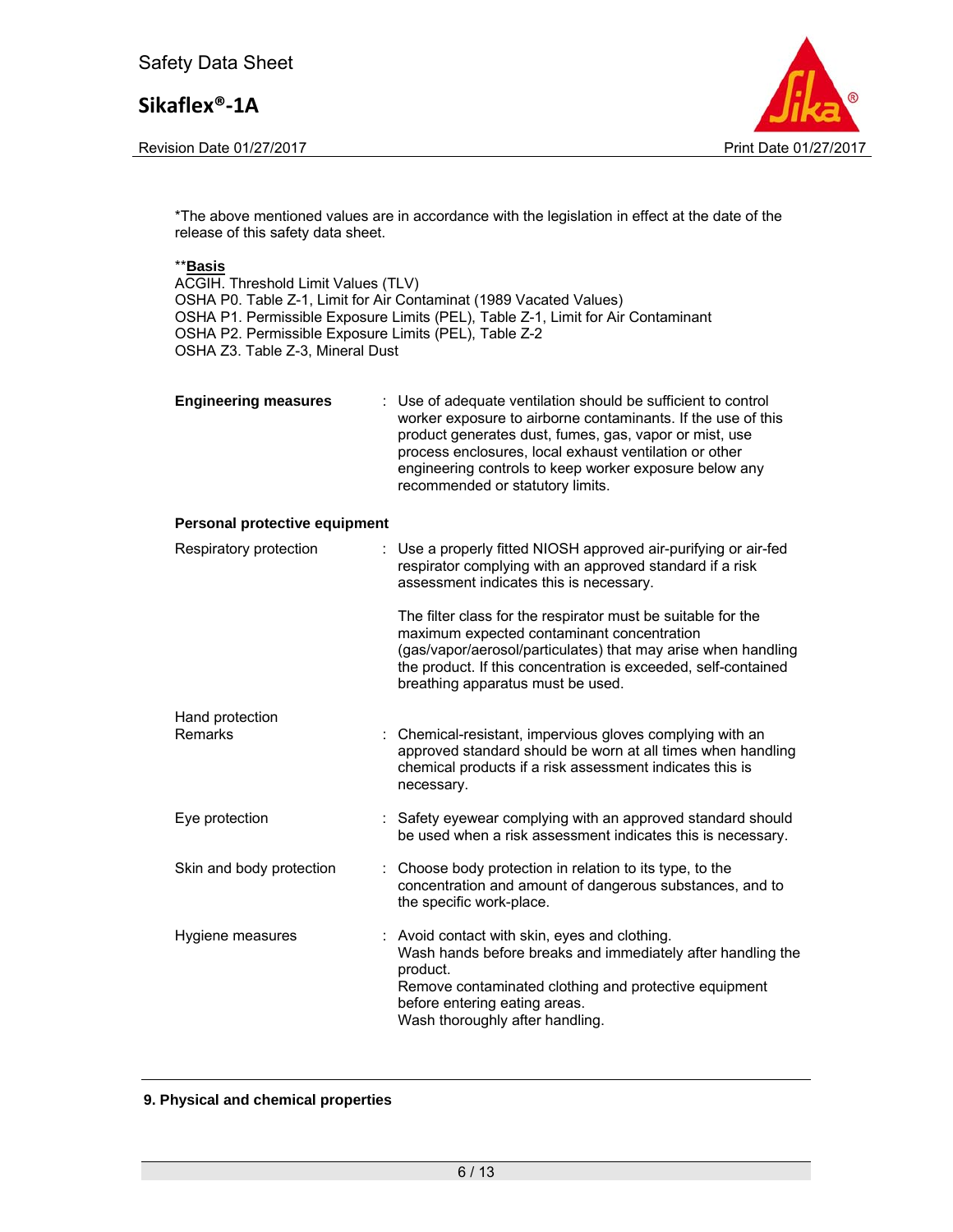Revision Date 01/27/2017 **Print Date 01/27/2017** 



| Appearance                                    | Ì.                          | paste                                |
|-----------------------------------------------|-----------------------------|--------------------------------------|
| Color                                         |                             | various                              |
| Odor                                          | ÷                           | aromatic                             |
| <b>Odor Threshold</b>                         | t                           | No data available                    |
| Flash point                                   | $\ddot{\cdot}$              | Note: Not applicable                 |
| Ignition temperature                          | $\ddot{\phantom{a}}$        | No data available                    |
| Decomposition temperature                     | $\mathcal{L}^{\mathcal{L}}$ | No data available                    |
| Lower explosion limit (Vol%)                  | $\mathcal{L}^{\mathcal{L}}$ | No data available                    |
| Upper explosion limit (Vol%) :                |                             | No data available                    |
| Flammability (solid, gas)                     | t.                          | No data available                    |
| Oxidizing properties                          | t                           | No data available                    |
| рH                                            | $\ddot{\phantom{a}}$        | No data available                    |
| Melting point/range /                         | ÷.                          | No data available                    |
| Freezing point<br>Boiling point/boiling range | ÷.                          | No data available                    |
| Vapor pressure                                | ÷                           | No data available                    |
|                                               |                             | 0.01 mmHg (0.01 hpa)                 |
| Density                                       | ÷,                          | ca.1.4 g/cm3<br>at 68 °F (20 °C)     |
| Water solubility                              |                             | No data available                    |
| Partition coefficient: n-                     | ÷.                          | No data available                    |
| octanol/water<br>Viscosity, dynamic           |                             | No data available                    |
| Viscosity, kinematic                          |                             | ca.> 20.5 mm2/s<br>at 104 °F (40 °C) |
| Relative vapor density                        | t.                          | No data available                    |
| Evaporation rate                              | ÷                           | No data available                    |
| <b>Burning rate</b>                           |                             | No data available                    |
| Volatile organic compounds :<br>(VOC) content |                             | 40 g/l                               |

## **10. Stability and reactivity**

Reactivity **Reactivity** : No dangerous reaction known under conditions of normal use.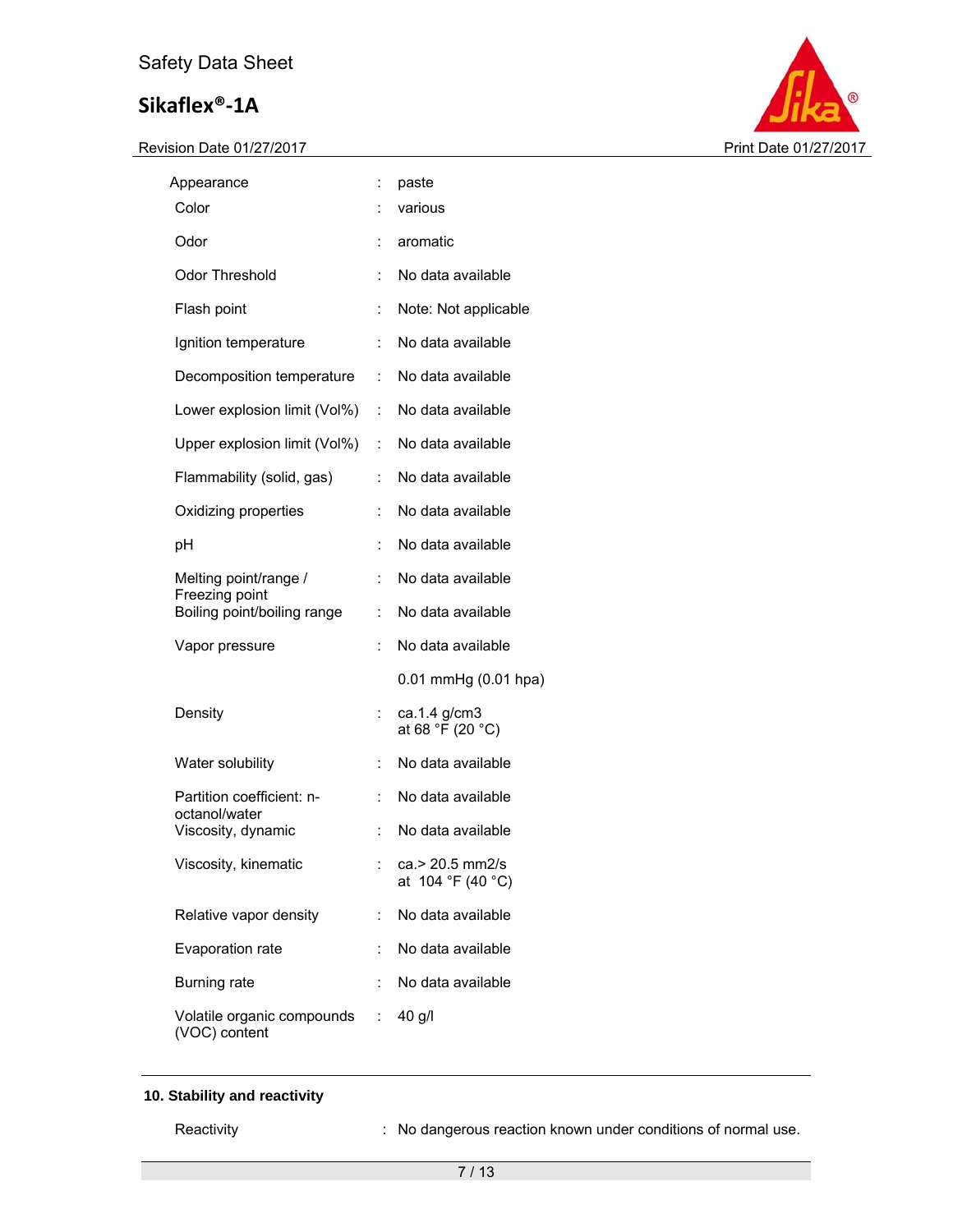Revision Date 01/27/2017 **Print Date 01/27/2017** Print Date 01/27/2017



| Chemical stability                    | : The product is chemically stable.            |
|---------------------------------------|------------------------------------------------|
| Possibility of hazardous<br>reactions | : Stable under recommended storage conditions. |
| Conditions to avoid                   | $\therefore$ No data available                 |
| Incompatible materials                | : No data available                            |

### **11. Toxicological information**

#### **Acute toxicity**

Not classified based on available information.

## **Ingredients:**

**aromatic polyisocyanate:** 

Acute oral toxicity : LD50 Oral (Rat): > 5,000 mg/kg

#### **Skin corrosion/irritation**

Not classified based on available information.

#### **Serious eye damage/eye irritation**

Not classified based on available information.

#### **Respiratory or skin sensitization**

Skin sensitization: May cause an allergic skin reaction. Respiratory sensitization: Not classified based on available information.

#### **Germ cell mutagenicity**

Not classified based on available information.

#### **Reproductive toxicity**

Not classified based on available information.

#### **STOT-single exposure**

Not classified based on available information.

#### **STOT-repeated exposure**

May cause damage to organs (hearing organs) through prolonged or repeated exposure if inhaled.

Reports have associated repeated and prolonged exposure to some of the chemicals in this product with permanent brain,liver, kidney and nervous system damage. Intentional misuse by deliberate concentration and inhalation of vapors may be harmful or fatal.

Once sensitized, a severe allergic reaction may occur when subsequently exposed to very low levels.

#### **Aspiration toxicity**

Not classified based on available information.

#### **Carcinogenicity**

| May cause cancer by inhalation. |                                           |
|---------------------------------|-------------------------------------------|
| IARC                            | Group 2B: Possibly carcinogenic to humans |

| titanium dioxide | 13463-67-7 |
|------------------|------------|
| ethylbenzene     | 100-41-4   |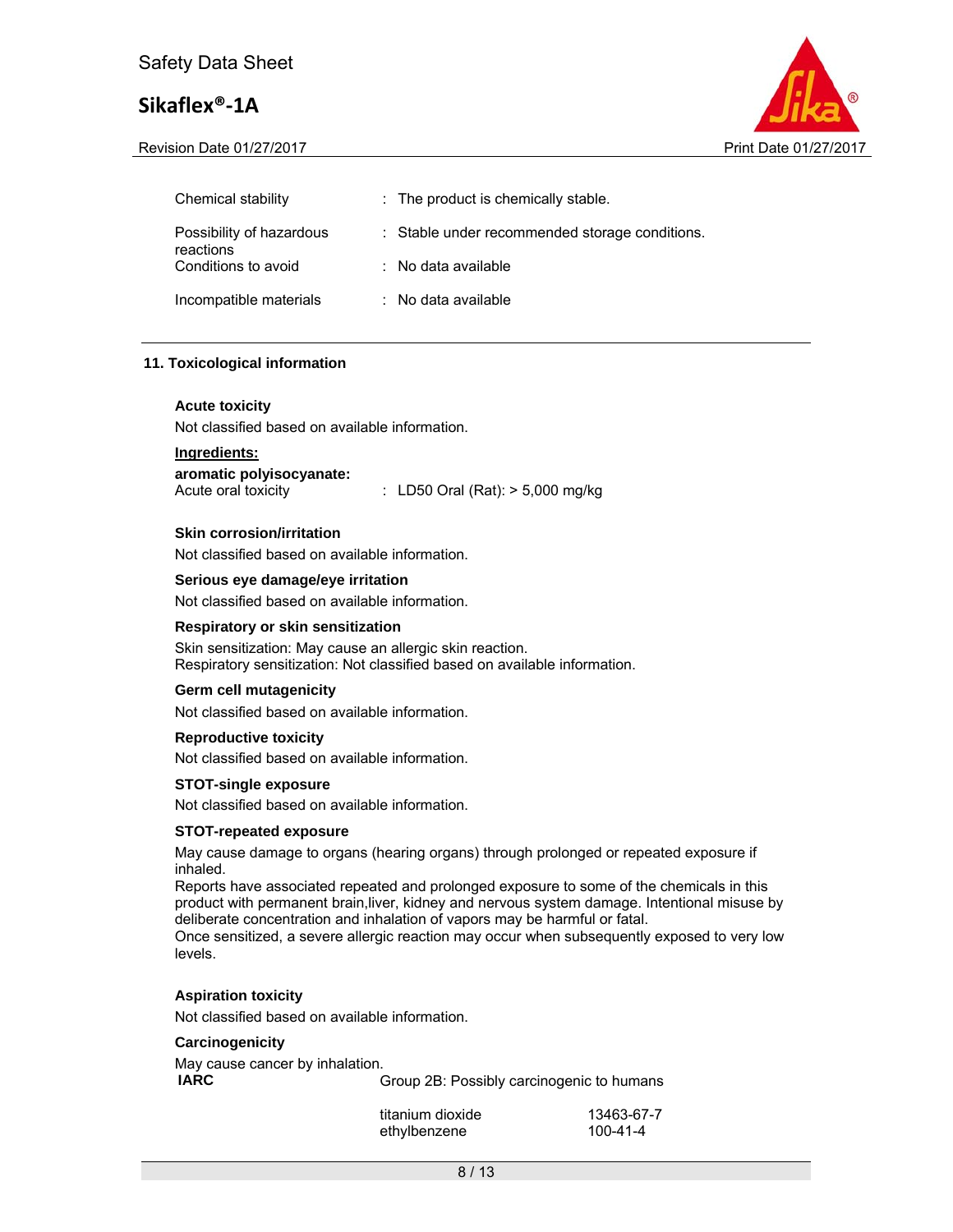Revision Date 01/27/2017 **Print Date 01/27/2017** Print Date 01/27/2017



|                                                                                                    | Carbon black<br>Group 1: Carcinogenic to humans    | 1333-86-4  |
|----------------------------------------------------------------------------------------------------|----------------------------------------------------|------------|
| <b>NTP</b>                                                                                         | Quartz (SiO2) <5µm<br>Known to be human carcinogen | 14808-60-7 |
| Carbon black (1333-86-4)                                                                           | Quartz (SiO2) <5µm                                 | 14808-60-7 |
| Animal Toxicity:<br>Rat, oral, duration 2 year<br>Effect: no tumors                                |                                                    |            |
| Mouse, oral, duration 2 years<br>Effect: no tumors                                                 |                                                    |            |
| Mouse, dermal, duration 18 months<br>Effect: no skin tumors                                        |                                                    |            |
| Rat, inhalation, duration 2 years<br>Target organ: lungs<br>Effect: inflammation, fibrosis, tumors |                                                    |            |

Note: Tumors in the rat lung are considered to be related to the "particle overload phenomenon" rather than to a specific chemical effect of carbon black itself in the lung. These effects in rats have been reported in many studies on other poorly soluble inorganic particles and appear to be rat specific. Tumors have not been observed in other species (i.e., mouse and hamster) for carbon black or other poorly soluble particles under similar circumstances and study conditions.

Mortality studies (human data): A study on carbon black production workers in the UK (Sorahan, 2001) found an increased risk of lung cancer in two of the five plant studied; however, the increase was not related to the dose of carbon black. Thus, the authors did not consider the increased risk in lung cancer to be due to carbon black exposure. A German study of carbon black workers at one plant (Morfeld, 2006; Buechte, 2006) found a similar increase in lung cancer risk but, like the Sorohan, 2001 (UK study) found no association with carbon black exposure. A large US study of 18 plants showed a reduction in lung cancer risk in carbon black production workers (DEll, 2006). Based upon these studies, the February 2006 Working Group at the International Agency for Research on Cancer (IARC) concluded that the human evidence for carcinogenicity was inadequate (IARC, 2010).

Since the IARC evaluation of carbon black, Sorahan and Harrington (2007) have re-analyzed the UK study data using an alternative exposure hypothesis and found a positive association with carbon black exposure in two of the five plants. The same exposure hypothesis was applied by Morfeld and McCunney (2009) to the German cohort; in contrast, they found no association between carbon black exposure and lung cancer risk and, thus, no support for the alternative exposure hypothesis used by Sorahan and Harrington.

Overall, as a result of these detailed investigations, no causative link between carbon black exposure and cancer risk in humans has been demonstrated.

**IARC CANCER CLASSIFICATION:** In 2006 IARC re-affirmed its 1995 finding that there is "inadequate evidence" from human health studies to assess whether carbon black causes cancer in humans. IARC concluded that there is "sufficient evidence" in experimental animal studies for the carcinogenicity of carbon black. IARC's overall evaluation is that carbon black is "possibly carcinogenic to humans" (Group 2B)". This conclusion was based on IARC's guidelines, which generally require such a classification if one species exhibits carcinogenicity in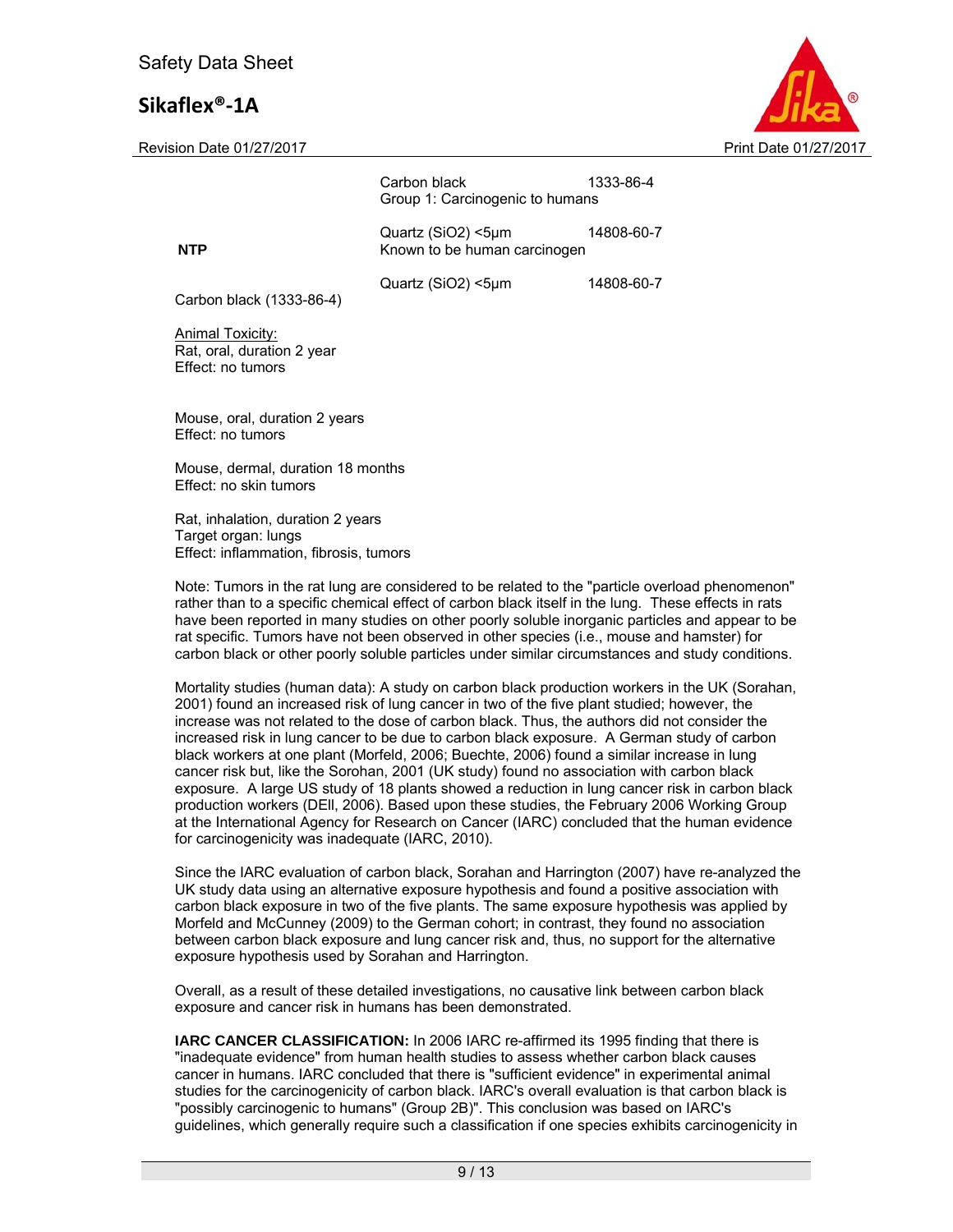Revision Date 01/27/2017 **Print Date 01/27/2017** Print Date 01/27/2017



two or more animal studies (IARC, 2010).

Solvent extracts of carbon black were used in one study of rats in which skin tumors were found after dermal application and several studies of mice in which sarcomas were found following subcutaneous injection. IARC concluded that there was "sufficient evidence" that carbon black extracts can cause cancer in animals (Group 2B).

**ICGIH CANCER CLASSIFICATION: Confirmed Animal Carcinogen with Unknown Relevance to** Humans (Category A3 Carcinogen).

**ASSESSMENT:** Applying the guidelines of self-classification under the Globally Harmonized System of Classification and Labeling of Chemicals, carbon black is not classified as a carcinogen. Lung tumors are induced in rats as a result of repeated exposure to inert, poorly soluble particles like carbon black and other poorly soluble particles. Rats tumors are a result of a secondary non-genotoxic mechanism that has questionable relevance for classification in humans. In support of this opinion, the CLP Guidance for Specific Target Organ Toxicity - Repeated Exposure (STOT-RE), cites lung overload under mechanisms not relevant to humans. Human health studies show that exposure to carbon black does not increase the risk to carcinogenicity.

#### Titanium dioxide (13463-67-7)

In lifetime inhalation studies of rats, airborne respirable-size titanium dioxide particles have seen shown to cause an increase in lung tumors at concentrations associated with substantial particle lung burdens and consequential pulmonary overload and inflammation. The potential for these adverse health effects appears to be closely related to the particle size and the amount of the exposed surface area that comes into contact with the lung. However, tests with other laboratory aninals such as mice and hamsters, indicate that rats are significantly more susceptible to the pulmonary overload and inflammation that cause lung cancer. Epidemiology studies do no suggest an increased risk of cancer in humans from occupational exposure to titanium dioxide. Titanium dioxide has been characterized by IARC as possibly carcinogenic to humans (Group 2B) through inhalation (not ingestion). It has not been characterized as a potential carcinogen by either NTP or OSHA.

### **12. Ecological information**

| Other information | Do not empty into drains; dispose of this material and its<br>container in a safe way.                 |
|-------------------|--------------------------------------------------------------------------------------------------------|
|                   | Avoid dispersal of spilled material and runoff and contact<br>with soil, waterways, drains and sewers. |

### **13. Disposal considerations**

#### **Disposal methods**

| : Disposal of this product, solutions and any by-products should |
|------------------------------------------------------------------|
| at all times comply with the requirements of environmental       |
| protection and waste disposal legislation and any regional       |
| local authority requirements.                                    |
|                                                                  |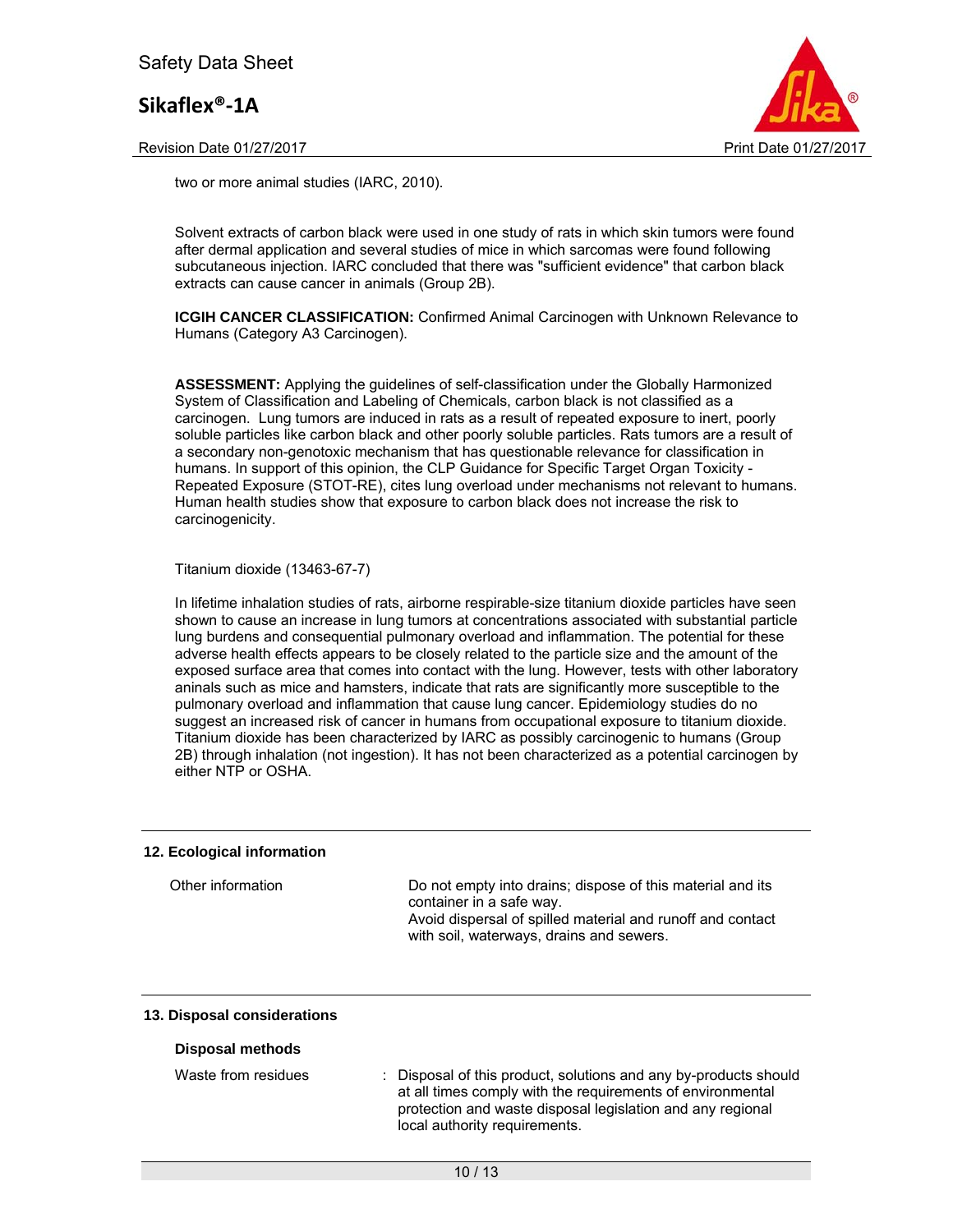Revision Date 01/27/2017 **Print Date 01/27/2017** Print Date 01/27/2017



Contaminated packaging : Empty containers should be taken to an approved waste handling site for recycling or disposal.

### **14. Transport information**

**DOT**  Not dangerous goods **IATA**  Not dangerous goods **IMDG**  Not dangerous goods

**Special precautions for user** No data available

**Transport in bulk according to Annex II of MARPOL 73/78 and the IBC Code**  Not applicable

### **15. Regulatory information**

| <b>TSCA list</b> | : All chemical substances in this product are either listed on the |
|------------------|--------------------------------------------------------------------|
|                  | TSCA Inventory or are in compliance with a TSCA Inventory          |
|                  | exemption.                                                         |

### **EPCRA - Emergency Planning and Community Right-to-Know**

## **CERCLA Reportable Quantity**

This material does not contain any components with a CERCLA RQ.

#### **SARA304 Reportable Quantity**

This material does not contain any components with a section 304 EHS RQ.

| SARA 311/312 Hazards | : Chronic Health Hazard<br>Acute Health Hazard                                                                          |           |          |
|----------------------|-------------------------------------------------------------------------------------------------------------------------|-----------|----------|
| <b>SARA 302</b>      | $\therefore$ No chemicals in this material are subject to the reporting<br>requirements of SARA Title III, Section 302. |           |          |
| <b>SARA 313</b>      | : The following components are subject to reporting levels<br>established by SARA Title III, Section 313:<br>xylene     | 1330-20-7 | $2.00\%$ |
| <b>Clean Air Act</b> |                                                                                                                         |           |          |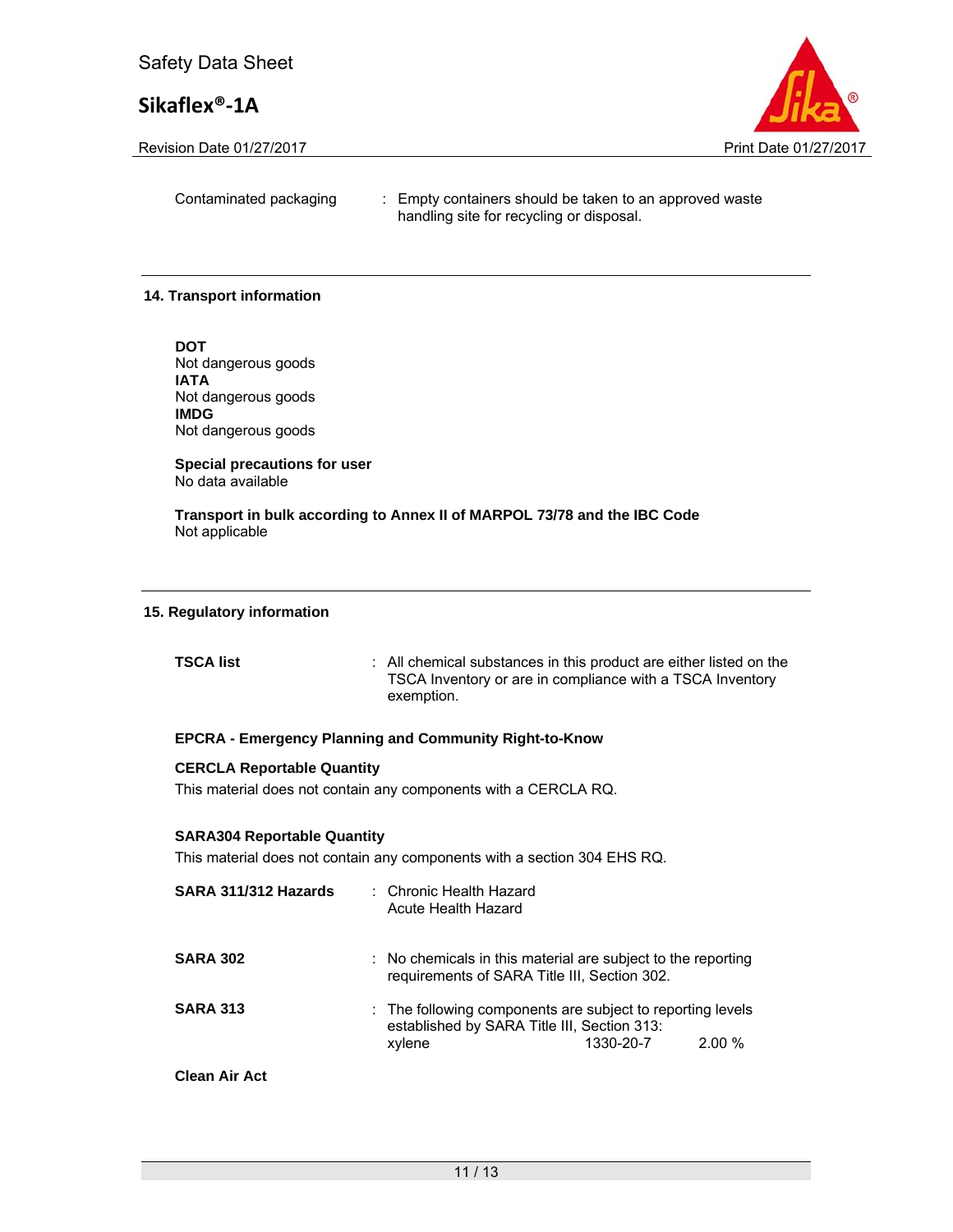

Revision Date 01/27/2017 **Print Date 01/27/2017** Print Date 01/27/2017

| <b>Ozone-Depletion</b><br><b>Potential</b>                                                                                                                                                                                                                                                                 | This product neither contains, nor was manufactured with a<br>Class I or Class II ODS as defined by the U.S. Clean Air Act<br>Section 602 (40 CFR 82, Subpt. A, App.A + B). |  |  |  |  |
|------------------------------------------------------------------------------------------------------------------------------------------------------------------------------------------------------------------------------------------------------------------------------------------------------------|-----------------------------------------------------------------------------------------------------------------------------------------------------------------------------|--|--|--|--|
| The following chemical(s) are listed as HAP under the U.S. Clean Air Act, Section 12 (40 CFR<br>$61$ :<br>2.00 %<br>xylene<br>1330-20-7<br>This product does not contain any chemicals listed under the U.S. Clean Air Act Section 112(r) for<br>Accidental Release Prevention (40 CFR 68.130, Subpart F). |                                                                                                                                                                             |  |  |  |  |
| <b>California Prop 65</b>                                                                                                                                                                                                                                                                                  | <b>AWARNING:</b> Cancer and Reproductive Harm<br>- www.P65Warnings.ca.gov                                                                                                   |  |  |  |  |

#### **16. Other information**

#### **HMIS Classification**

| <b>Health</b>              |  |
|----------------------------|--|
| <b>Flammability</b>        |  |
| <b>Physical Hazard</b>     |  |
| <b>Personal Protection</b> |  |

**Caution:** HMIS® rating is based on a 0-4 rating scale, with 0 representing minimal hazards or risks, and 4 representing significant hazards or risks. Although HMIS® rating is not required on SDSs under 29 CFR 1910.1200, the preparer may choose to provide them. HMIS® rating is to be used with a fully implemented HMIS® program. HMIS® is a registered mark of the National Paint & Coatings Association (NPCA). Please note HMIS® attempts to convey full health warning information to all employees.

#### **Notes to Reader**

The information contained in this Safety Data Sheet applies only to the actual Sika Corporation ("Sika") product identified and described herein. This information is not intended to address, nor does it address the use or application of the identified Sika product in combination with any other material, product or process. All of the information set forth herein is based on technical data regarding the identified product that Sika believes to be reliable as of the date hereof. Prior to each use of any Sika product, the user must always read and follow the warnings and instructions on the product's current Product Data Sheet, product label and Safety Data Sheet for each Sika product, which are available at web site and/or telephone number listed in Section 1 of this SDS.

SIKA MAKES NO WARRANTIES EXPRESS OR IMPLIED AND ASSUMES NO LIABILITY ARISING FROM THIS INFORMATION OR ITS USE. SIKA SHALL NOT BE LIABLE UNDER ANY LEGAL THEORY FOR SPECIAL OR CONSEQUENTIAL DAMAGES AND SHALL NOT BE RESPONSIBLE FOR THE USE OF THIS PRODUCT IN A MANNER TO INFRINGE ON ANY PATENT OR ANY OTHER INTELLECTUAL PROPERTY RIGHTS HELD BY OTHERS.

All sales of Sika products are subject to its current terms and conditions of sale available at www.sikausa.com or 201-933-8800.

Revision Date 01/27/2017